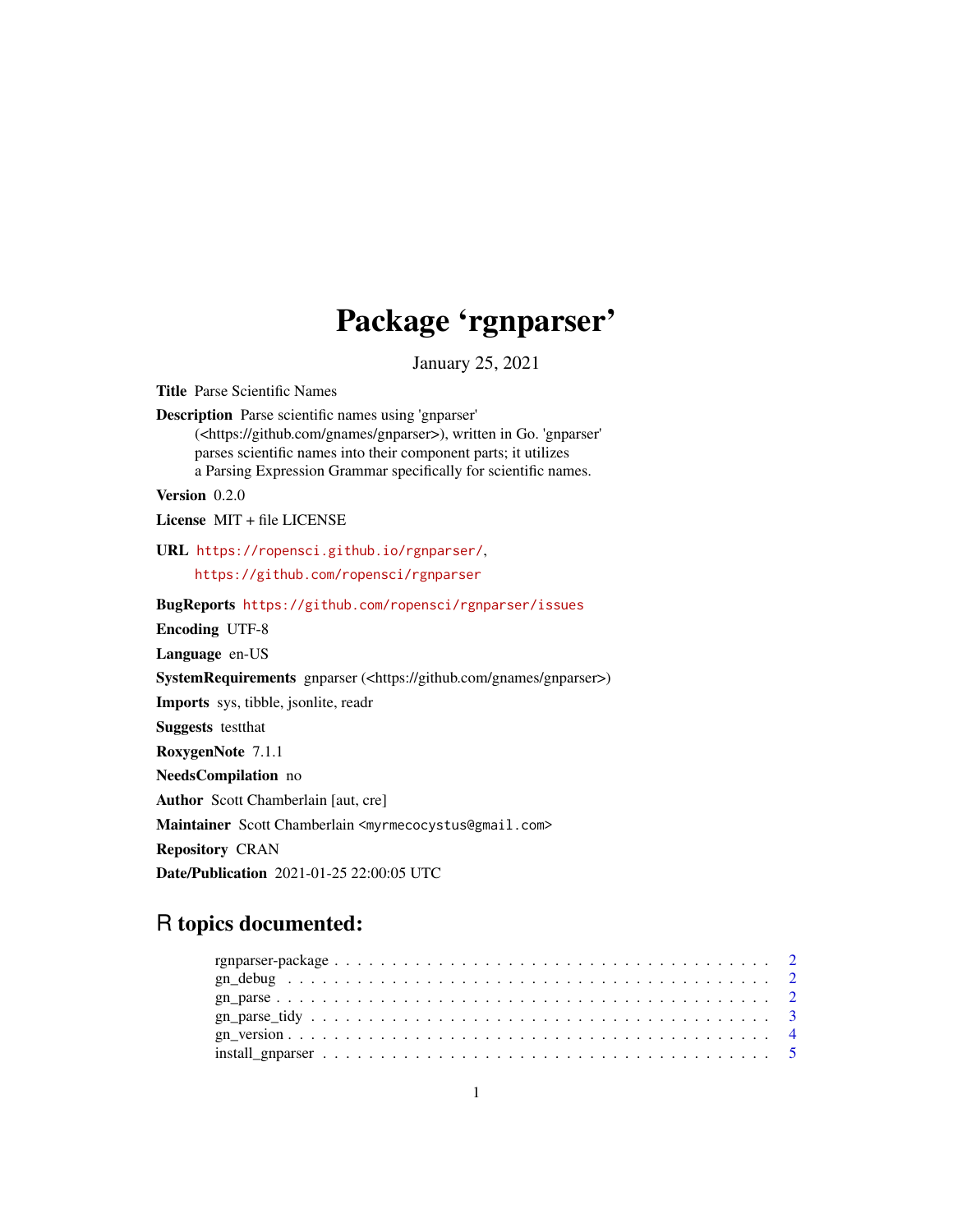#### <span id="page-1-0"></span>**Index** [6](#page-5-0) **6**

rgnparser-package *rgnparser*

#### Description

Parse scientific names using gnparser

gn\_debug *gn\_debug* Description DEFUNCT Usage gn\_debug(...) Arguments ... ignored gn\_parse *gn\_parse*

#### <span id="page-1-1"></span>Description

extract names using gnparser

#### Usage

```
gn_parse(
  x,
  threeads = NULL,batch_size = NULL,
  ignore_tags = FALSE,
  details = FALSE
\overline{\phantom{a}}
```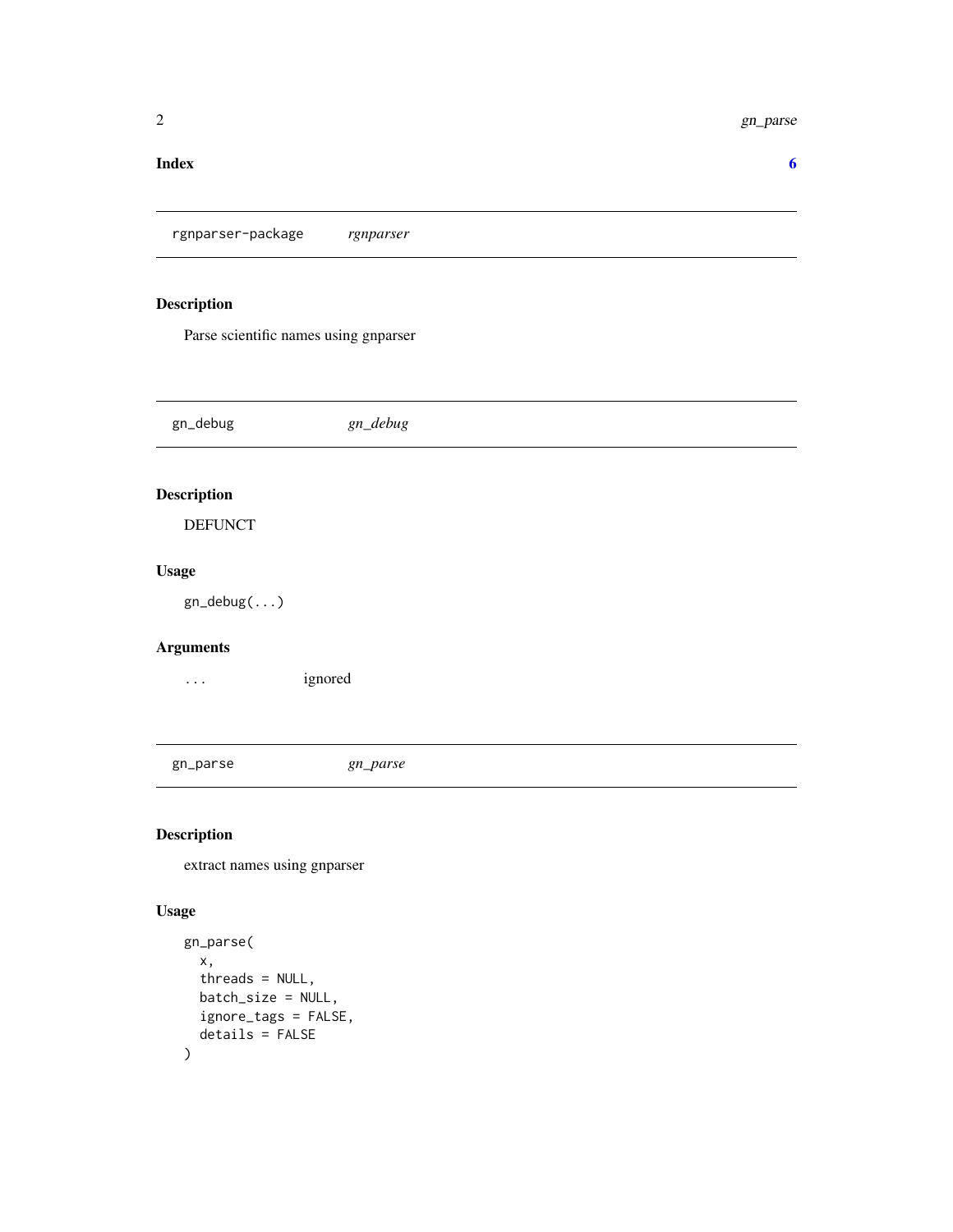#### <span id="page-2-0"></span>gn\_parse\_tidy 3

#### Arguments

| $\mathsf{x}$ | (character) vector of scientific names. required                                               |
|--------------|------------------------------------------------------------------------------------------------|
| threads      | (integer/numeric) number of threads to run. CPU's threads number is the default.<br>default: 4 |
| batch_size   | (integer/numeric) maximum number of names in a batch send for processing.<br>default: NULL     |
| ignore_tags  | (logical) ignore HTML entities and tags when parsing. default: FALSE                           |
| details      | (logical) Return more details for a parsed name                                                |

#### Value

a list

#### Examples

```
trys <- function(x) try(x, silent=TRUE)
if (interactive()) {
x <- c("Quadrella steyermarkii (Standl.) Iltis & Cornejo",
  "Parus major Linnaeus, 1788", "Helianthus annuus var. texanus")
trys(gn_parse(x[1]))
trys(gn_parse(x[2]))
trys(gn_parse(x[3]))
trys(gn_parse(x))
# details
w <- trys(gn_parse(x, details = TRUE))
w[[1]]$details # details for one name
lapply(w, "[[", "details") # details for all names
z <- trys(gn_parse(x, details = FALSE)) # compared to regular
z
}
```
gn\_parse\_tidy *gn\_parse\_tidy*

#### Description

extract names using gnparser into a tidy tibble

#### Usage

```
gn\_parse\_tidy(x, threads = 4, batch\_size = NULL, ignores = FALSE)
```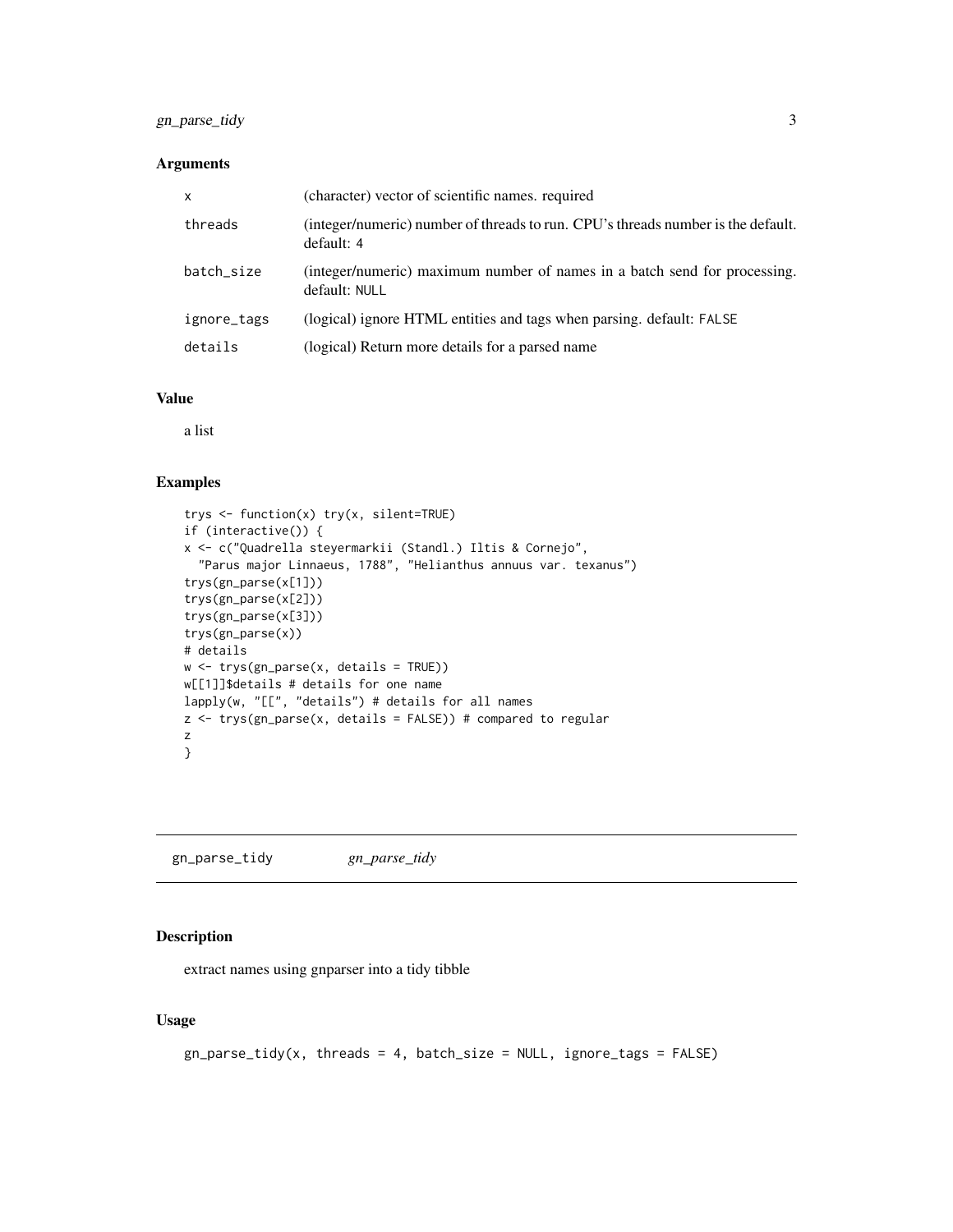#### <span id="page-3-0"></span>Arguments

| x           | (character) vector of scientific names. required                                               |
|-------------|------------------------------------------------------------------------------------------------|
| threads     | (integer/numeric) number of threads to run. CPU's threads number is the default.<br>default: 4 |
| batch_size  | (integer/numeric) maximum number of names in a batch send for processing.<br>default: NULL     |
| ignore_tags | (logical) ignore HTML entities and tags when parsing. default: FALSE                           |

#### Details

This function focuses on a data.frame result that's easy to munge downstream - note that this function does not do additional details as does [gn\\_parse\(\)](#page-1-1).

#### Value

a data.frame

#### Examples

```
trys <- function(x) try(x, silent=TRUE)
if (interactive()) {
x <- c("Quadrella steyermarkii (Standl.) Iltis & Cornejo",
  "Parus major Linnaeus, 1788", "Helianthus annuus var. texanus")
trys(gn_parse_tidy(x))
}
```
gn\_version *gn\_version*

#### Description

get gnparser version information

#### Usage

gn\_version()

#### Value

named list, with version and build

#### Examples

```
trys <- function(x) try(x, silent=TRUE)
if (interactive()) {
trys(gn_version())
}
```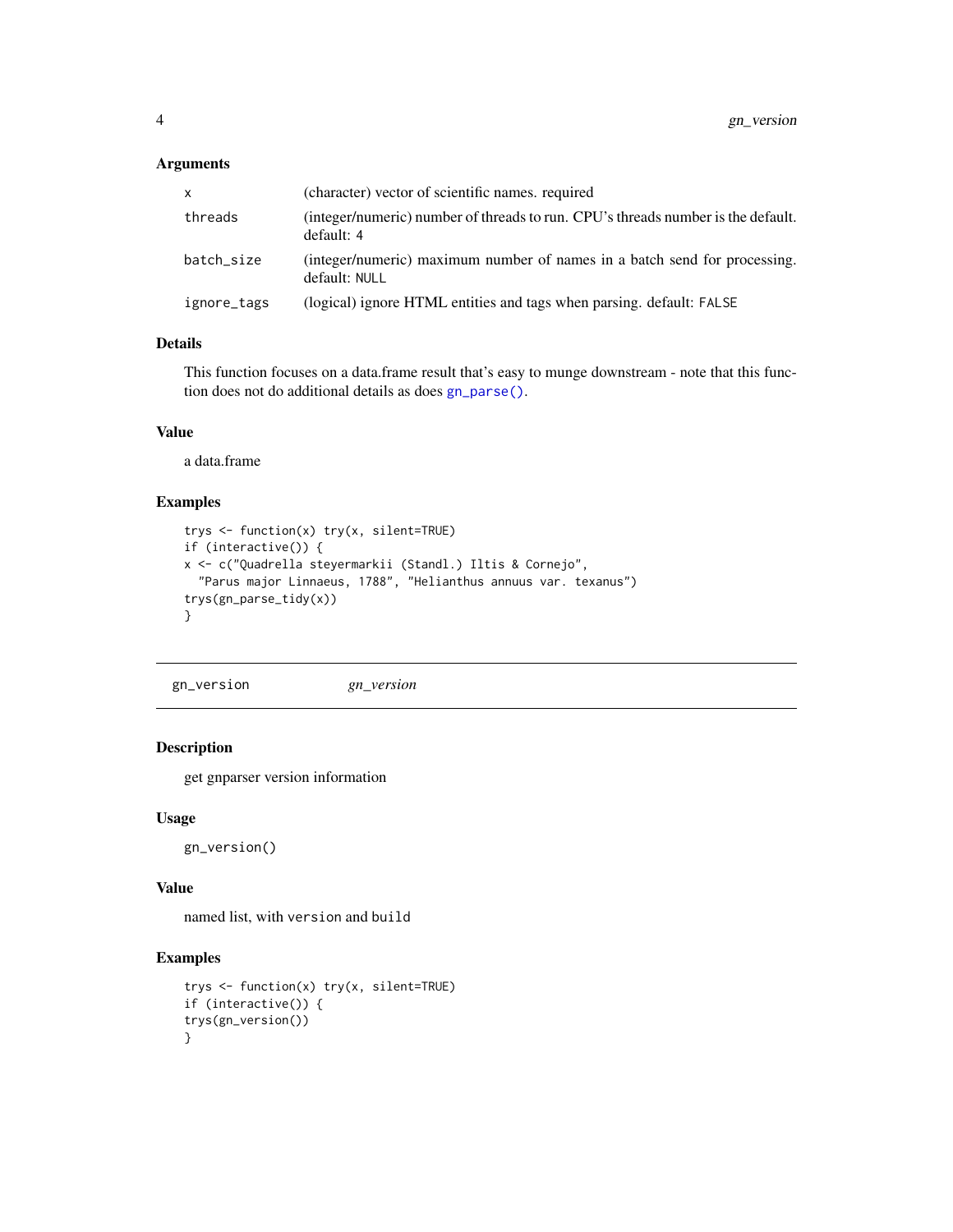<span id="page-4-0"></span>install\_gnparser *Install gnparser*

#### Description

Downloads the appropriate gnparser executable for your platform and tries to copy it to a system directory so **rgnparser** can run the gnparser command.

#### Usage

install\_gnparser(version = "latest", force = FALSE)

#### Arguments

| version | The gnparser version number, e.g., 1.0.0; the default latest means the latest<br>version (fetched from GitLab releases). Alternatively, this argument can take a |
|---------|------------------------------------------------------------------------------------------------------------------------------------------------------------------|
|         | file path of the zip archive or tarball of gnparser that has already been down-                                                                                  |
|         | loaded from GitLab, in which case it will not be downloaded again. The mini-                                                                                     |
|         | mum version is $v1.0.0$ because gnparser v1 introduced breaking changes - and<br>we don't support older versions of gnparser here.                               |
| force   | Whether to install gnparser even if it has already been installed. This may be<br>useful when upgrading gnparser.                                                |

#### Details

This function tries to install gnparser to Sys.getenv('APPDATA') on Windows, ~/Library/Application Support on macOS, and ~/bin/ on other platforms (such as Linux). If these directories are not writable, the package directory gnparser of **rgnparser** will be used. If it still fails, you have to install gnparser by yourself and make sure it can be found via the environment variable PATH.

This is just a helper function and may fail to choose the correct gnparser executable for your operating system, especially if you are not on Windows or Mac or a major Linux distribution. When in doubt, read the gnparser documentation and install it yourself: https://github.com/gnames/gnparser#installation

#### Note

modified from blogdown::install\_hugo